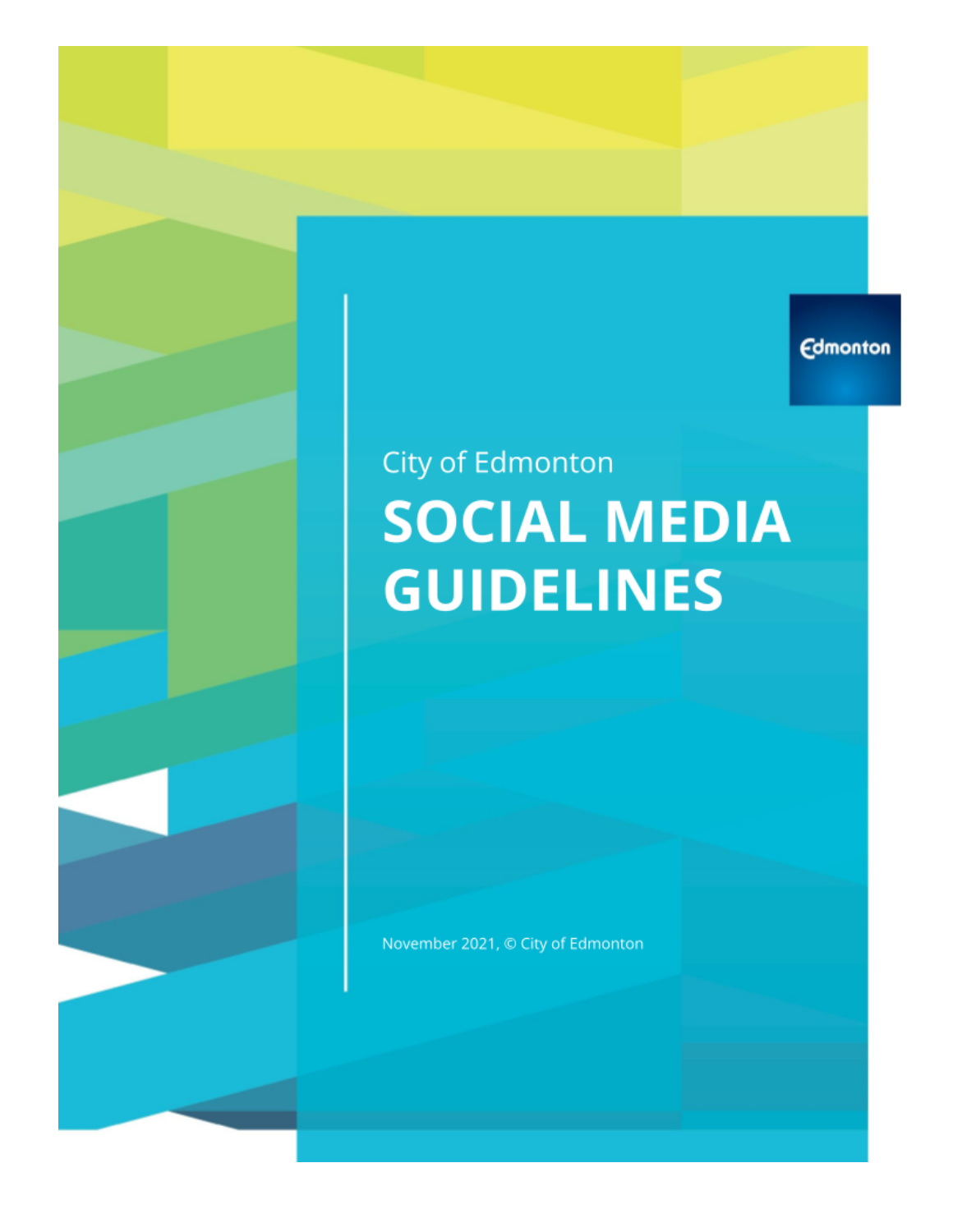# <span id="page-1-0"></span>**Introduction**

*The City of Edmonton Social Media Guidelines provide an overview of approved practices for creating, posting and working with social media.*

*The guidelines are designed to help you better understand the opportunities, manage the risks and ensure that as an employee or representative of the City you understand the responsibilities and boundaries associated with using social media in your work.*

Here are definitions of the most commonly-used terms and abbreviations in the document:

**SOCIAL MEDIA** - Internet-based websites and applications that enable the creation and sharing of content or participation in social networking.

**CONTENT** - Any information (messages, images, videos) that is communicated on a social media channel.

**MAIN CITY SOCIAL MEDIA ACCOUNTS** - City of Edmonton's social media accounts that are managed and maintained by the Media Relations Unit in the Communications and Engagement department. This does not include City social media accounts that focus on specific operational areas and services.

**SOCIAL MEDIA ADMINISTRATOR** - The individual who is in charge of a specific social media account. This person has the ability to activate a social media account including posting, commenting and moderating comments based on the City of Edmonton's Social Media Terms of Engagement.

**COE / THE CITY / CITY** - means The City of Edmonton

**MRU** - means the Media Relations Unit within the Communications and Engagement Department.

The latest version of the Social Media Guidelines is available at [edmonton.ca/socialmedia.](http://edmonton.ca/socialmedia) Please contact the Media Relations Unit at [caerbmediarelationsunit@edmonton.ca](mailto:caerbmediarelationsunit@edmonton.ca) if you have suggestions or questions.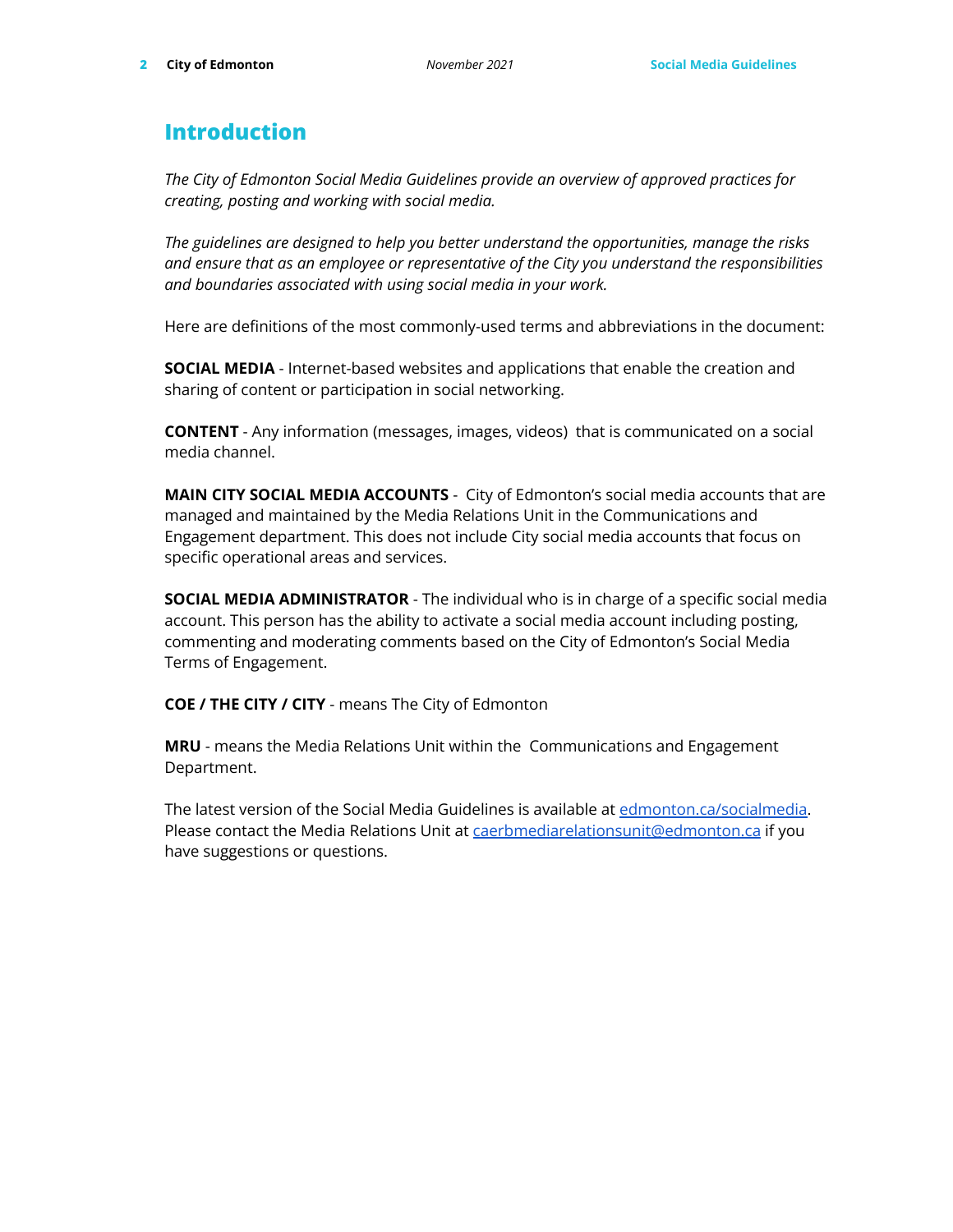# **TABLE OF CONTENTS**

| 1. | Introduction                                  | PG 2            |
|----|-----------------------------------------------|-----------------|
| 2. | Why the City uses Social Media                | PG <sub>4</sub> |
| 3. | <b>Roles and Responsibilities</b>             | PG <sub>6</sub> |
| 4. | <b>City of Edmonton Social Media Accounts</b> | PG <sub>7</sub> |
| 5. | <b>Conduct on Social Media</b>                | <b>PG 10</b>    |
| 6. | <b>Social Media Content</b>                   | <b>PG 12</b>    |
| 7. | <b>Engagement</b>                             | <b>PG 14</b>    |
| 8. | <b>Analysis and Reporting</b>                 | <b>PG 16</b>    |
| 9. | Running a Contest on Social Media             | <b>PG 16</b>    |
|    | 10. Social Media in an Emergency              | <b>PG 17</b>    |
|    | 11. Social Media Training                     | <b>PG 17</b>    |
|    | 12. Requesting a New Social Media Account     | <b>PG 18</b>    |

# **Appendices**

Appendix I: Roles and [Responsibilities](https://docs.google.com/document/d/1sIctckmOP-YkS3xfGbZiNGDnVmTohZd_gaplDe63SKI/edit#) Appendix II: Social Media Terms of [Engagement](https://docs.google.com/document/d/17L_RzxxaCDQ334z6RLKQRgOmJTssjkg8e42J4DW0k24/edit?usp=sharing) Appendix III: Template For [Submitting](https://docs.google.com/document/d/1uBBjcK0GLqM-hNhqdXVBRTY9EY4GJBgqWbTYgPhKay0/edit) Social Media [Appendix](https://docs.google.com/document/d/1VZRynO41G13nGbUoNxIQN43O5bDhC4-kKykho3oYzRE/edit) IV: Social Media Contest Rules Checklist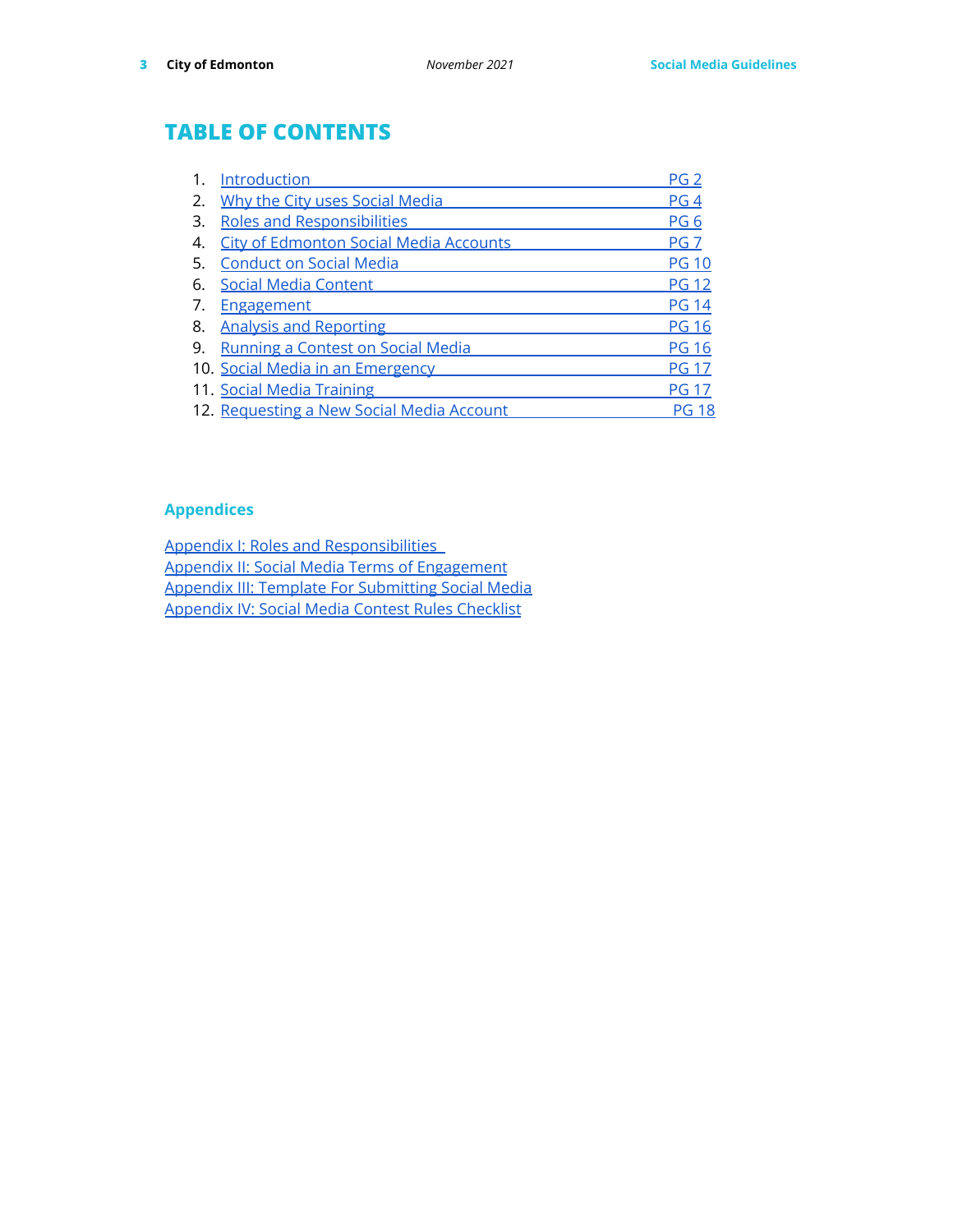# <span id="page-3-0"></span>**Why the City uses Social Media**

*The City of Edmonton has used social media to provide accessible, timely information to the public since 2009. Social media contributes to the overall communications goals of the City which include being transparent and accessible; having a progressive image; keeping residents, community organizations and stakeholders informed and engaged using the channels of their choice; and reaching local, national and international audiences. The unique benefits of social media include:*

#### **Increase citizens' access to government**

Social media provides a direct connection between the public and the City and fosters civic engagement. The City uses social media to provide real-time information to citizens on issues, programs and services, and news and events that affect them. The City's presence on social media, using various platforms and accounts, provides people with different options to connect with the City.

## **Build relationships with citizens, partners and stakeholders**

The City of Edmonton has built and fostered relationships with people and organizations in the community through its social channels. The City supports and shares information from partner organizations and stakeholders to reinforce current relationships and build stronger ties.

#### **Provide better customer service**

As social media use continues to increase, it provides an increasingly popular option for people to ask the City questions and share feedback. While it is not a replacement for our 311 channel and app, social media can be used to respond to inquiries from the public in a timely manner, particularly straightforward questions.

# **Increase the level of trust in City Government**

The public can sometimes question or even distrust the government. Edmonton has committed to being as transparent and open as possible in providing public access to information (see Open City [Policy](https://www.edmonton.ca/sites/default/files/public-files/assets/PoliciesDirectives/C581.pdf) - C581). Social media is an important tool in building high levels of trust through continual, timely and accurate information sharing and engagement.

#### **Enhance the reputation and image of the City**

Social media is an excellent way to showcase different offerings that enhance Edmonton and build a better city for tomorrow. The City's social media accounts are entry points for Edmontonians and people worldwide to experience and understand Edmonton. It is important that social media is engaging as it is often the first impression many in the community and the world are exposed to.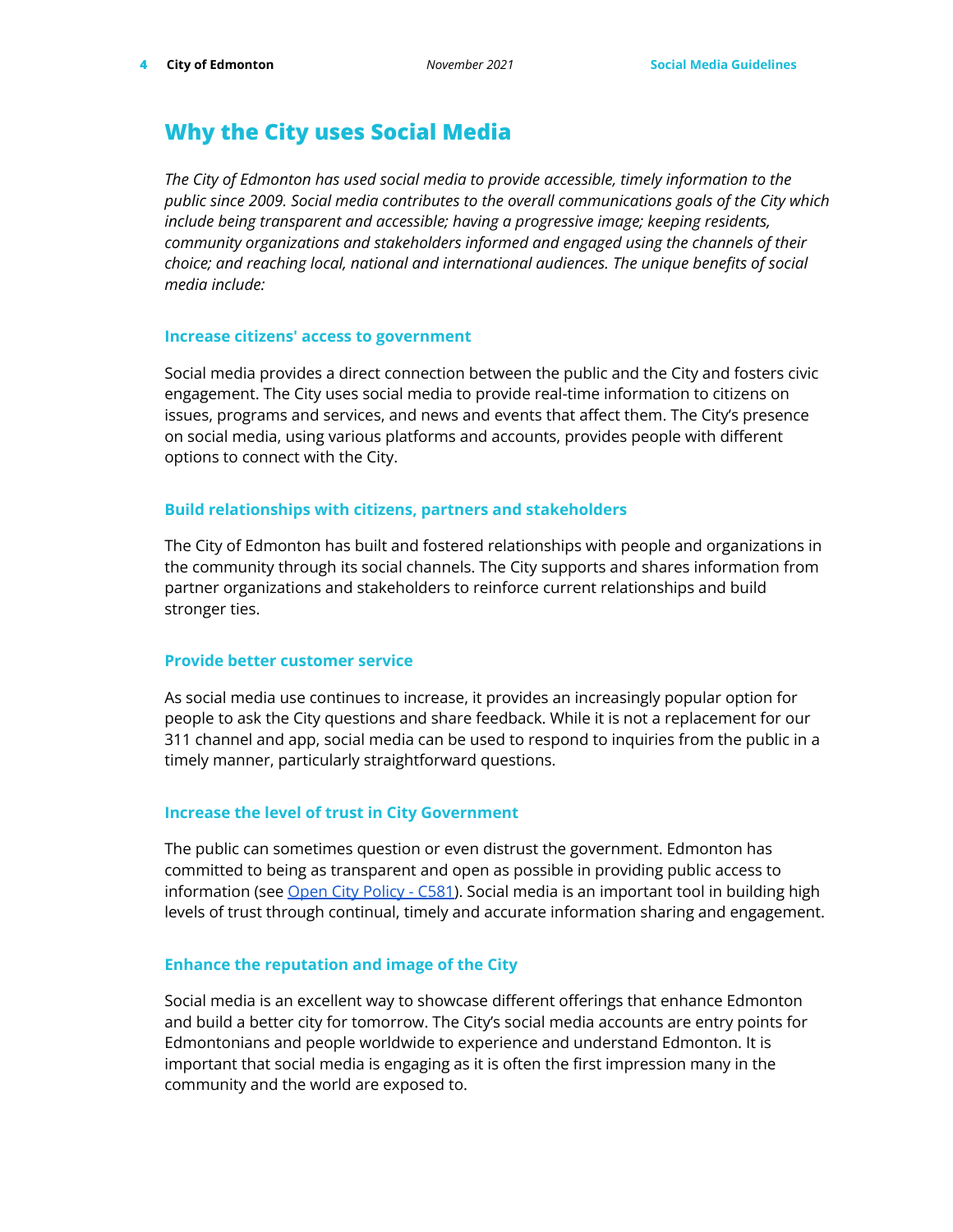## **Create a dialogue with the public**

Social media offers the opportunity to engage in a real-time, back and forth conversation with the public. This enables stronger two-way communication that displays openness and transparency and can invite others into the conversation.

#### **Manage messages by creating content that stands alongside mass media**

The City can use social media to clarify information in news stories by traditional media that are inaccurate or can benefit from supplemental information. Social media can promote stories in mass media, but this is usually not done to avoid any perception of bias. Social media is an additional tool to promote media releases and break stories to the media.

# **Provide additional communication channels in times of emergency**

In the event of an emergency, social media allows the City to reach citizens quickly and effectively. The City can provide updates to help keep citizens safe, secure and informed.

# **Provide greater scope to adjust communications quickly when necessary**

Social media supports the City's efforts to manage issues as they arise. Staff using social media can monitor trends and conversations on social media, allowing the City to prepare messages/responses and be on top of issues before they escalate. Mass media and the public often look to the City's social media channels for the latest news and information.

# **Reach specific audiences on specific issues**

The City's social media posts include messages from all City departments in an effort to represent all our operational areas and services. The public follows the main City accounts to receive valuable information about City services, programs and events. The City has additional social media accounts to connect with targeted groups of people on specific issues such as Parks, Recreation Centres, Transit and Urban Planning.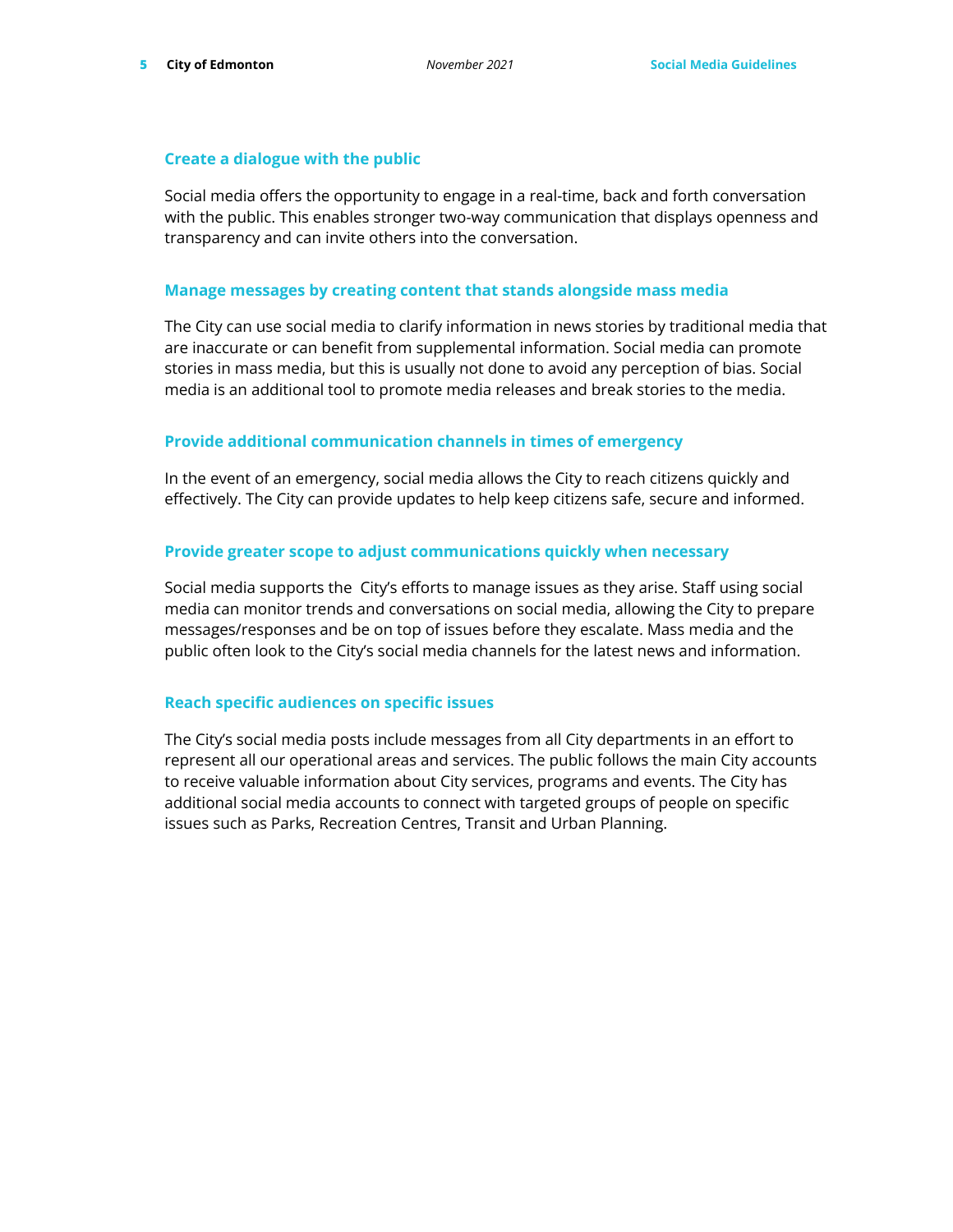# <span id="page-5-0"></span>**Roles and Responsibilities**

*The City of Edmonton's Media Relations Unit (MRU) is responsible for the coordination and management of the City's main social media accounts. MRU works with Communications and Engagement staff to ensure social media contributes successfully to the achievement of the City's objectives [\(ConnectEdmonton\)](https://www.edmonton.ca/city_government/city_vision_and_strategic_plan/connectedmonton) and goals (The City [Plan\)](https://www.edmonton.ca/city_government/city_vision_and_strategic_plan/city-plan). For a description of the groups and individuals involved with social media and a short explanation of their responsibilities, please see [Appendix](https://docs.google.com/document/d/1sIctckmOP-YkS3xfGbZiNGDnVmTohZd_gaplDe63SKI/edit#) I.*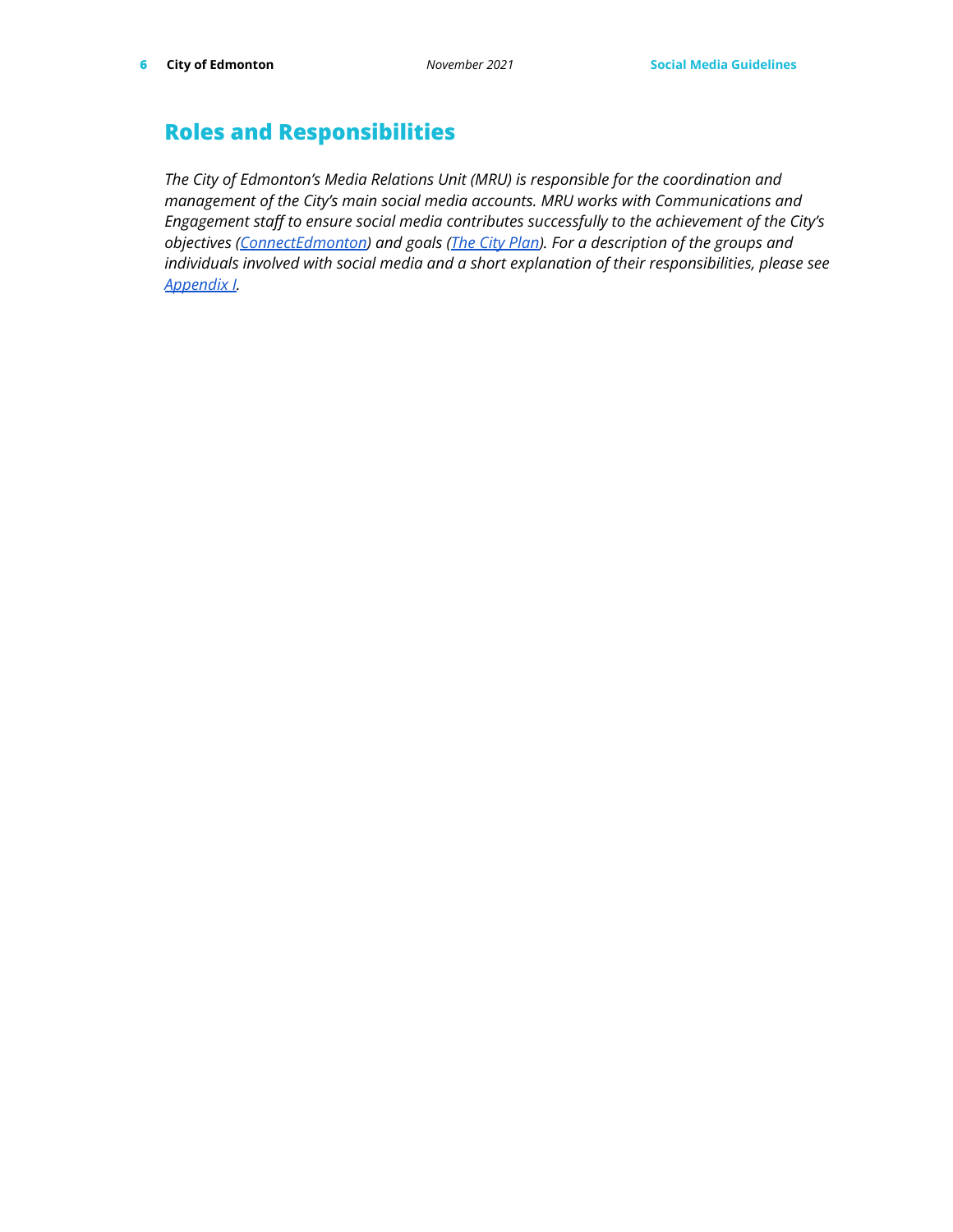# <span id="page-6-0"></span>**City of Edmonton Social Media Accounts**

The City has many social media accounts that are listed on the City of Edmonton website at [edmonton.ca/socialmedia](http://edmonton.ca/socialmedia).

The main City of Edmonton accounts, managed by the Media Relations Unit, include:

- Twitter ([@CityofEdmonton](https://twitter.com/CityofEdmonton))
- Facebook ([facebook.com/cityofedmonton\)](http://facebook.com/cityofedmonton)
- Instagram [\(instagram.com/cityofedmonton\)](http://instagram.com/cityofedmonton)
- YouTube [\(youtube.com/user/CityEdmonton\)](http://youtube.com/user/CityEdmonton)
- Transforming Edmonton Blog ([https://transforming.edmonton.ca\)](https://transforming.edmonton.ca/)

The City of Edmonton's main social media accounts are a direct communication channel to the public and host content provided by various City departments. These accounts have thousands of followers and because of this, publishing to these accounts is one of the easiest and quickest ways to share a message to the public.

Content for these accounts is typically created by Communications and Engagement staff and provided to MRU for review, scheduling and posting.

Content posted on the City of Edmonton's main social media accounts includes media releases, information and updates on City programs, services and events, education campaigns, public engagement opportunities, traffic alerts and public safety information. These accounts are also used to monitor public sentiment on these topics, and answer inquiries related to the City from the public.

# **Types of messaging the City provides on its corporate social media channels:**

- City announcements that do not warrant a media release
- Public safety messaging
- City of Edmonton-run contests
- Support of initiatives run by external organizations
- Responding to questions the public have about City services/operations/events
- An event or activity the public is invited to participate in or interested in
- Create, post and invite people to events
- A project, program or initiative that portrays the City of Edmonton (and the city as a whole) as an innovative and desirable place to live, as supporting the local economy or aligning with the City Plan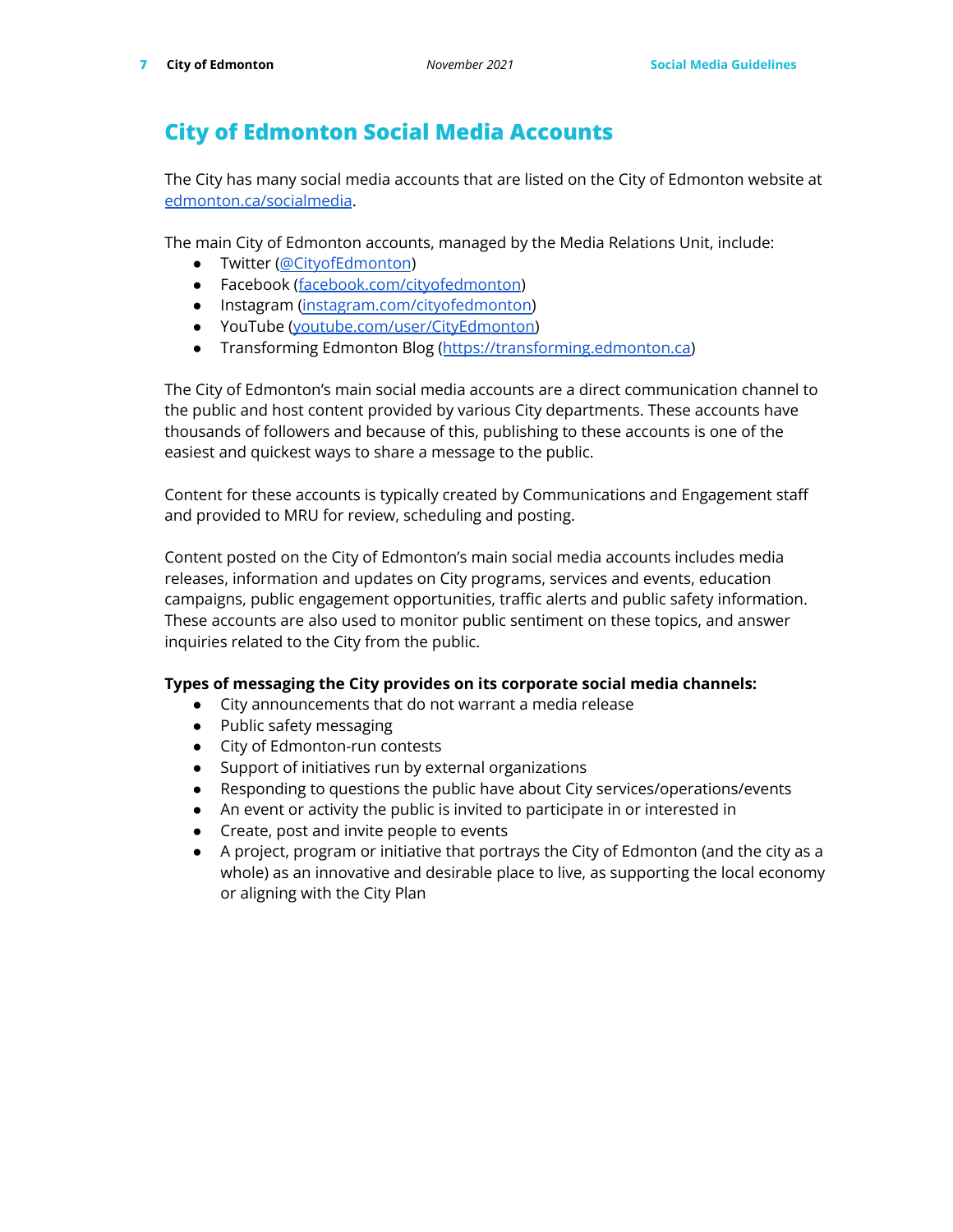# **Twitter**

Social media content featured on the City's Twitter account includes tweets up to 280 characters that may include links, photos, videos or other users' tweets. The City of Edmonton Twitter account is also occasionally used as a channel for paid content (in support of advertising campaigns).

Twitter users can choose to follow the CIty's Twitter account. Twitter users can tweet (send a message), retweet (repost someone else's tweet), quote-tweet (repost someone else's tweet with your own message), reply to someone else's tweet or direct message (send a private message).

MRU monitors user interactions with City of Edmonton tweets, as well as account mentions, local interests and topics.

To learn more about Twitter, visit <https://help.twitter.com>.

# **Facebook**

Social media content featured on the City of Edmonton - Local Government Facebook page includes link posts, photos, videos and event posts. Facebook allows users to broadcast live. Similar to Twitter, the City of Edmonton - Local Government Facebook page is also used on occasion for paid content (advertising).

Facebook users can choose to like/follow the City's Facebook page. Facebook users can engage with our content in a variety of ways including, reacting using an emoji, posting a comment and sharing our content.

MRU monitors user interactions with City of Edmonton Facebook posts as well as account mentions.

To learn more about Facebook, visit <http://www.facebook.com/help>.

# **Instagram**

Social media content featured on the City's Instagram account includes images and videos with descriptions in the Instagram Feed (photo grid), and images, videos and storyboards in the Instagram Stories (story slides that expire after 24 hours). Instagram has video editing capabilities to create short videos called Instagram Reels. Instagram allows users to broadcast live. The City of Edmonton Instagram account is sometimes also used as a channel for paid content (advertising campaigns).

MRU monitors user interactions with City of Edmonton Instagram posts.

To learn more about Instagram, visit [https://help.instagram.com.](https://help.instagram.com)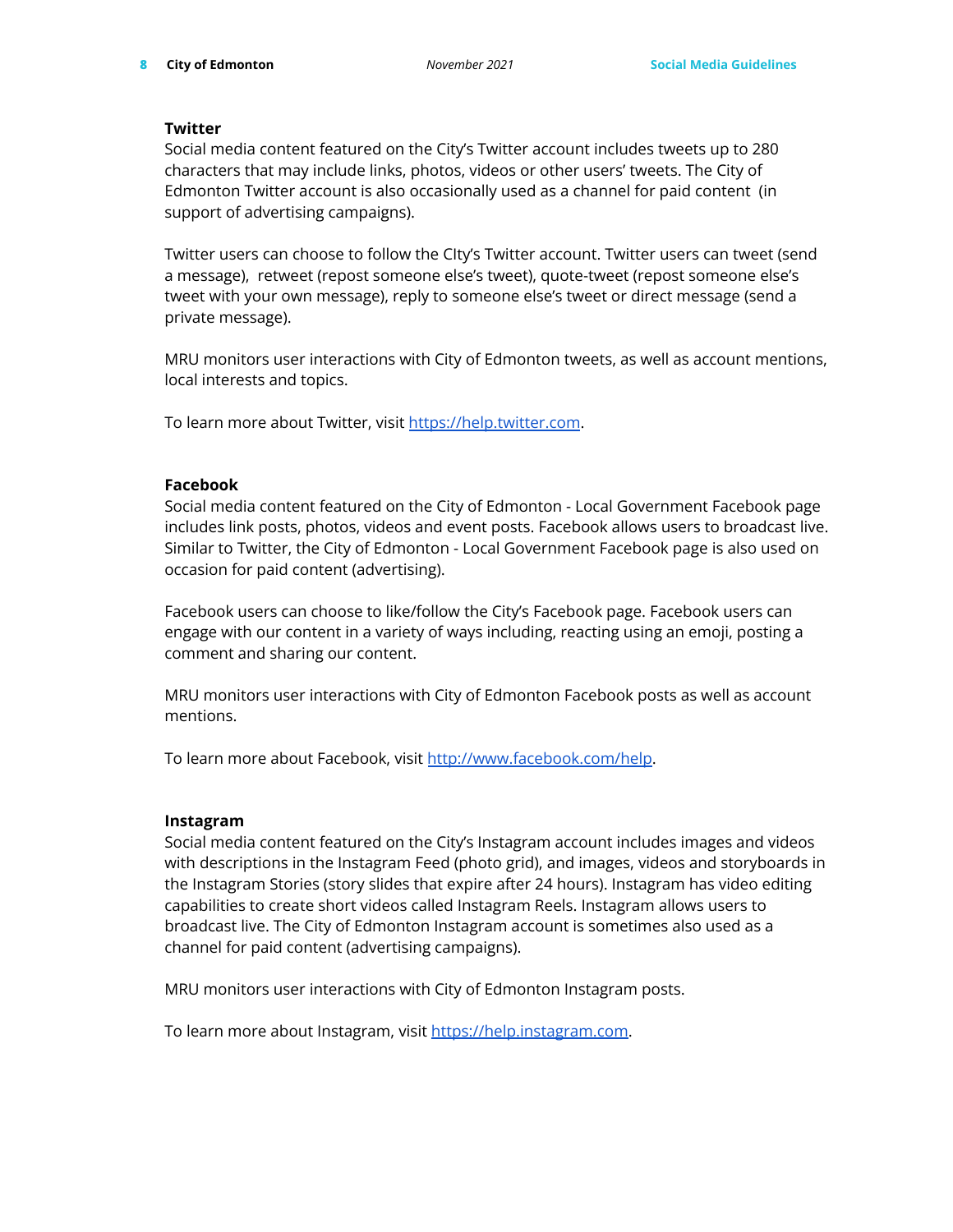# **YouTube**

The City of Edmonton YouTube channel hosts videos from various City departments for both internal use and for the public. The City of Edmonton also uses YouTube to broadcast live streams such as media availabilities, panel discussions and events.

YouTube users can choose to subscribe to the City's YouTube channel and select how often to be notified when the City uploads new public-facing videos or starts a public live stream. They may also rate videos with a thumbs up or thumbs down feature and leave a comment below the video.

MRU moderates comments posted on City of Edmonton videos.

To learn more about YouTube, visit [https://support.google.com/youtube.](https://support.google.com/youtube)

# **Transforming Edmonton**

The Transforming Edmonton blog tells the story of how the City of Edmonton anticipates and responds to its environment in the service of the million people who live here now, helping to build the kind of city that will attract another million people.

City employees are invited to share information on programs that may not be in the news spotlight or stories that need more context. City employees can use text, images and video to go behind the scenes on complex topics to help Edmontonians learn what it takes to deliver municipal services.

Blog posts are approved by Communications staff at the City and must meet editorial standards for quality writing including readability, plain language and more; however content does not have to be written by Communications staff. Departmental clients are encouraged to use Transforming Edmonton as a platform to tell a story about their area, their staff or their campaigns, especially if the perspectives of Edmontonians are included. If a City employee is interested in writing a blog post they may connect with their Communications Advisor for assistance.

To learn more about the Transforming Edmonton blog, visit <https://transforming.edmonton.ca/about-transforming-edmonton/>.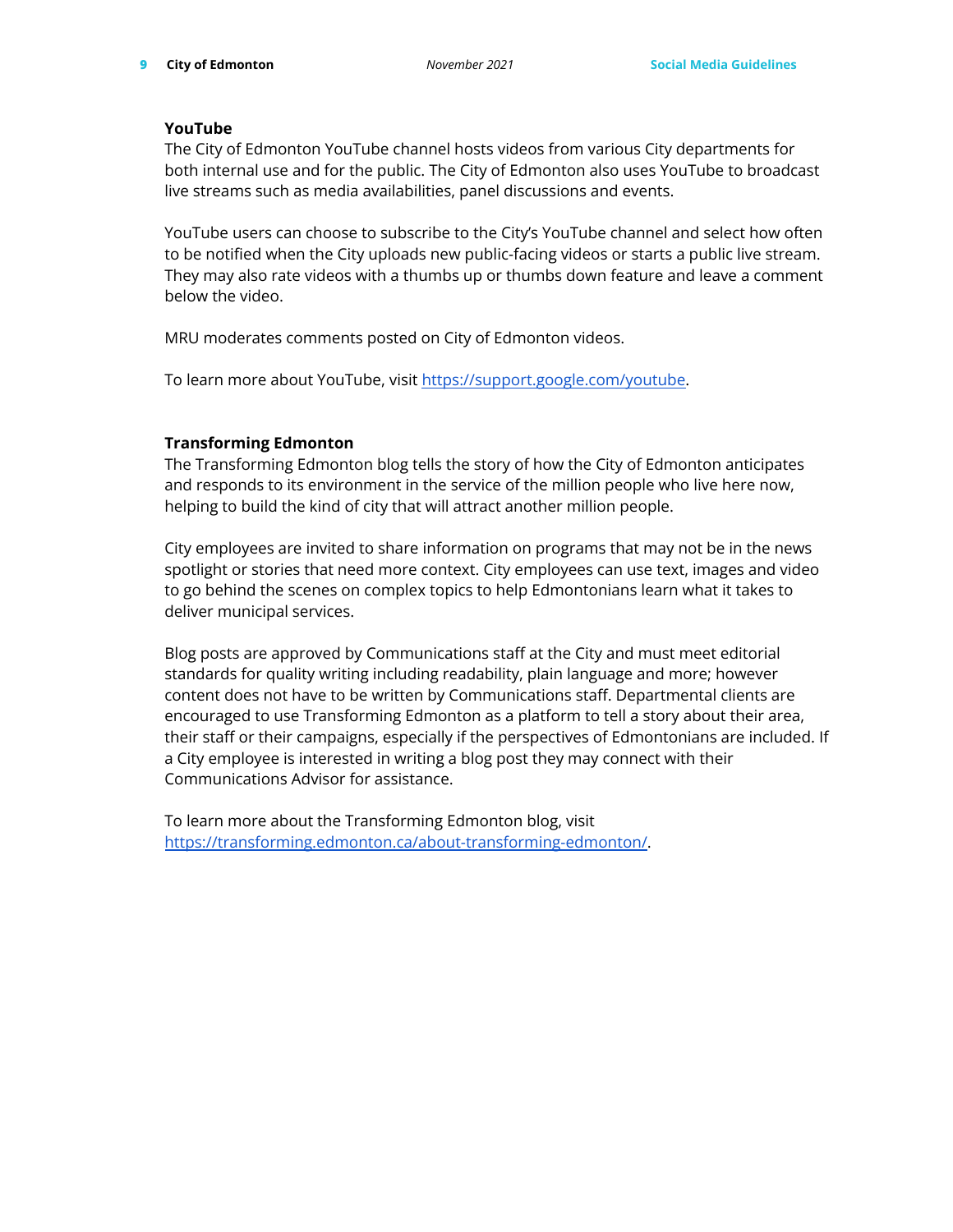# <span id="page-9-0"></span>**Conduct on Social Media**

Using social media comes with a certain amount of risk. To manage the risk effectively, all City employees need to know, understand and put into practice the guidelines for acceptable use of social media.

## **Social Media on City Accounts**

Using social media for the City means you are acting as a spokesperson and must represent the City in a positive way. This means that we will adhere to the Code of [Conduct](https://www.edmonton.ca/city_government/city_organization/employee_experience/code-of-conduct) when communicating.

When using social media in an official capacity, the same rules apply as when speaking with the media or when representing the City at a business conference or similar event. Employees acting as official City representatives or spokespeople must not express personal opinions when posting or commenting from a City of Edmonton Social Media account.

If you have concerns about conflict of interest situations, review the City of Edmonton Code of Conduct or talk to your manager.

It is recommended that only City of Edmonton-owned devices be used to post and monitor social media content on the City's social media accounts.

# **Maintaining City Social Media Accounts**

The City of Edmonton main social media accounts and all City accounts managed by City staff are owned by the City of Edmonton. The Media Relations Unit must have full Administrator access to all City-owned social media accounts.

City social media accounts should be updated with content often, either daily, weekly or biweekly to be kept current and relevant. This includes ensuring any banner images, account bio and about sections are kept up-to-date.

If a City social account is inactive for a long period of time, the purpose of the account should be revisited. MRU and the Director of Reputation may take authority over inactive accounts and decide if they should be archived and/or deleted.

#### **Dealing with problem users**

Occasionally an individual or organization engages with the City in a disrespectful manner. The Social Media Terms of Engagement [\(Appendix](https://docs.google.com/document/d/17L_RzxxaCDQ334z6RLKQRgOmJTssjkg8e42J4DW0k24/edit?usp=sharing) II) should be reviewed to determine if the comment warrants a response. The Social Media Terms of Engagement explain the types of comments the City will moderate and respond to.

The City's preference is to engage in productive dialogue with those we serve. We do not take the decision to ban or block users on social media lightly, but if an individual violates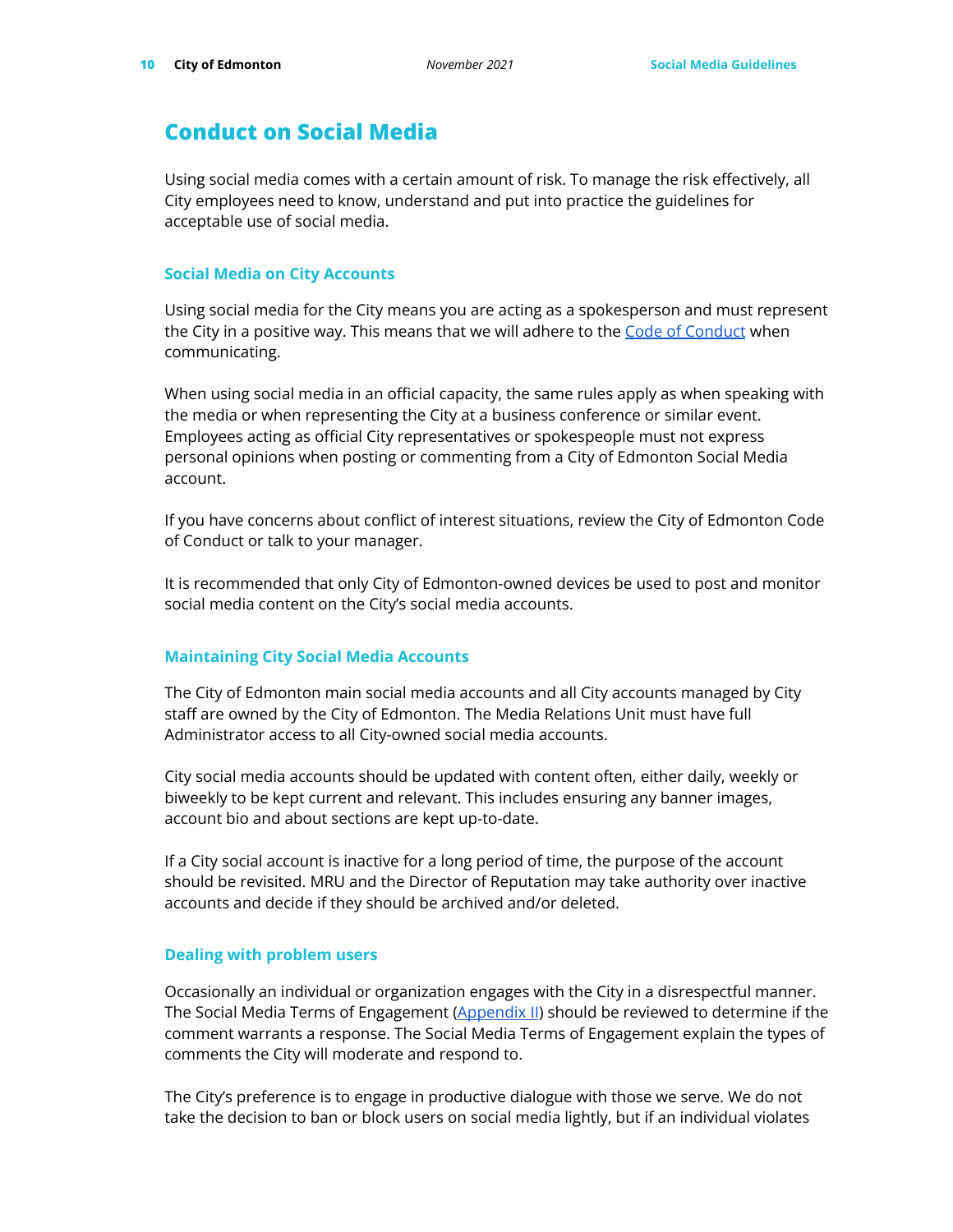the City's Terms of Engagement repeatedly then there is recourse for either limiting or denying future access to post on City social media channels.

#### **Social media and contracted organizations**

Individuals or groups contracted to create content for City social media accounts (such as an advertising agency) must be authorized by the Media Relations Unit and follow these Social Media Guidelines.

## **Personal Social Media**

Individuals are encouraged to use social media to be informed about the City and issues that may impact our programs and services. Your personal social media accounts provide you with a right to free speech as a private citizen.

As stated in the Employee Code of Conduct, if it is reasonable that you could be identified as a City employee, then your comments must accurately reflect the decisions of Council and Administration and must not weigh in on the opinions or political positions of elected officials. Caution is also advised during an election period. Your comments and actions on your personal social media accounts should remain neutral and not show preference or opposition to any candidate.

Posts to your personal accounts must not undermine City Council or Administration's objectives, the City's reputation or relationships with its stakeholders. Comments should not discriminate, harass or demonstrate disrespect toward any person or entity. Engagement with members of the public, in any forum, that encourages respectful dialogue on relevant municipal issues is not a breach of the code of conduct provided it is factual, appropriate, and does not conflict with Council direction and the City's other obligations, such as protecting privacy and maintaining confidentiality and a respectful workplace. Likewise, employees must uphold anti-discrimination and anti-harassment principles as set out in the City's Respectful Workplace Policy and [Procedures](https://www.edmonton.ca/sites/default/files/public-files/assets/PoliciesDirectives/A1127AdministrativePolicy.pdf) (A1127), and as outlined in the Alberta Human Rights Act. Inappropriate content posted on personal social media may impact your employment with the City whether or not it was posted from a City device or during work hours.

# **Consequences for abuse of social media**

In the event a City employee uses City social media in a manner that violates the City's Code of Conduct or these Social Media Guidelines, the user may lose access to that social media account and may face disciplinary action up to and including termination.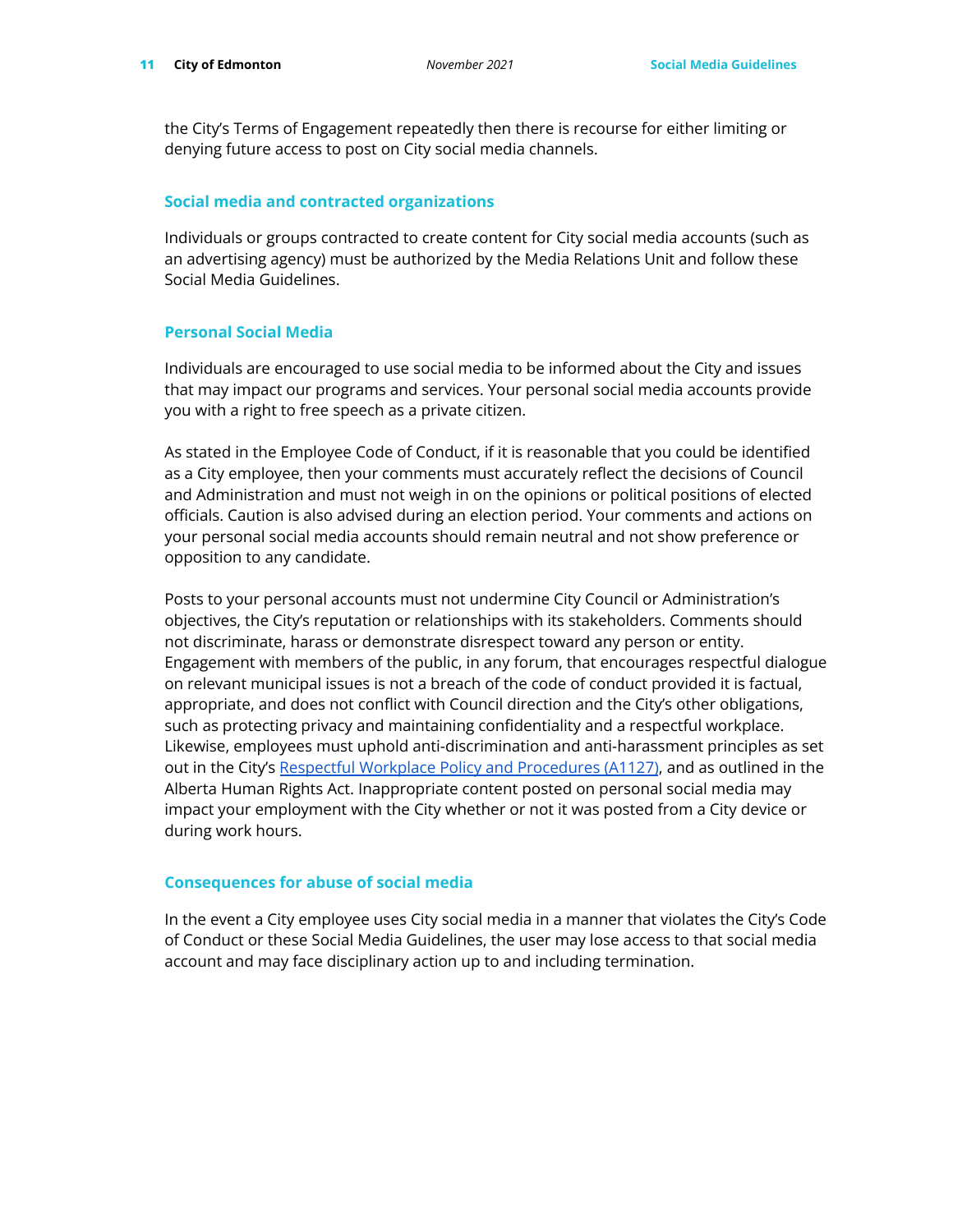# <span id="page-11-0"></span>**Creating Social Media Content**

*Content is any information that is posted on social media including words, images, videos, links, and anything else displayed on a social media account. Content is what drives social media. The City values meaningful, informative, accurate and authentic content to attract and retain its social media audience, build awareness of and affinity to the City and its programs and services, promote engagement and facilitate conversation.*

*This section outlines the best practices for creating social media content.*

# **Social Media should be meaningful**

Content should serve a purpose for the City of Edmonton and its social media audience. What outcomes do you want to achieve from sharing your content? Meaningful content will keep social media audiences engaged, which can lead to increased awareness and reach, more engagement, and conversions, such as website visits, survey completions, program registration, etc.

# **Social Media should be informative**

The City is a public service and strives to enable a better life for all Ed montonians. Social media content should inform and educate about City programs, initiatives and policies.

# **Social Media should be accurate, timely and reliable**

In addition to being informative, social media content should be accurate. It should provide information in a clear, concise and complete manner, as well as being timely and reliable. The City should be seen as the source of truth.

# **Social Media should be inclusive and accessible**

Social Media content should be accessible to all and follow online accessibility best practices. This includes adding alternative text to images and closed captioning to videos.

Staff can visit OneCity to access the *City's Inclusive [Language](https://docs.google.com/document/d/1s1iGlrcZ4jrxhOfrFRMtw8exOjt4jYbcDgJ3Vr21kDY/edit) Guide* and the *City's Social [Media](https://drive.google.com/file/d/1eTiUUhMBAi2LJGt7GnN0028KxFNbkad7/view) Accessibility [Requirements](https://drive.google.com/file/d/1eTiUUhMBAi2LJGt7GnN0028KxFNbkad7/view)* document for more details.

# **Creating content**

Each social media channel provides a different way to share content. A promotion could be a tweet, a Facebook event, a photo on Instagram, or a YouTube video. Create content for the social media channels that will best reach your audience and achieve your objectives.

Content quality is more important than quantity. Great content should reach and engage your audience, and achieve your objectives from the first post. Subsequent posts should reach your audience at different times of the day, be reworded, and serve as an important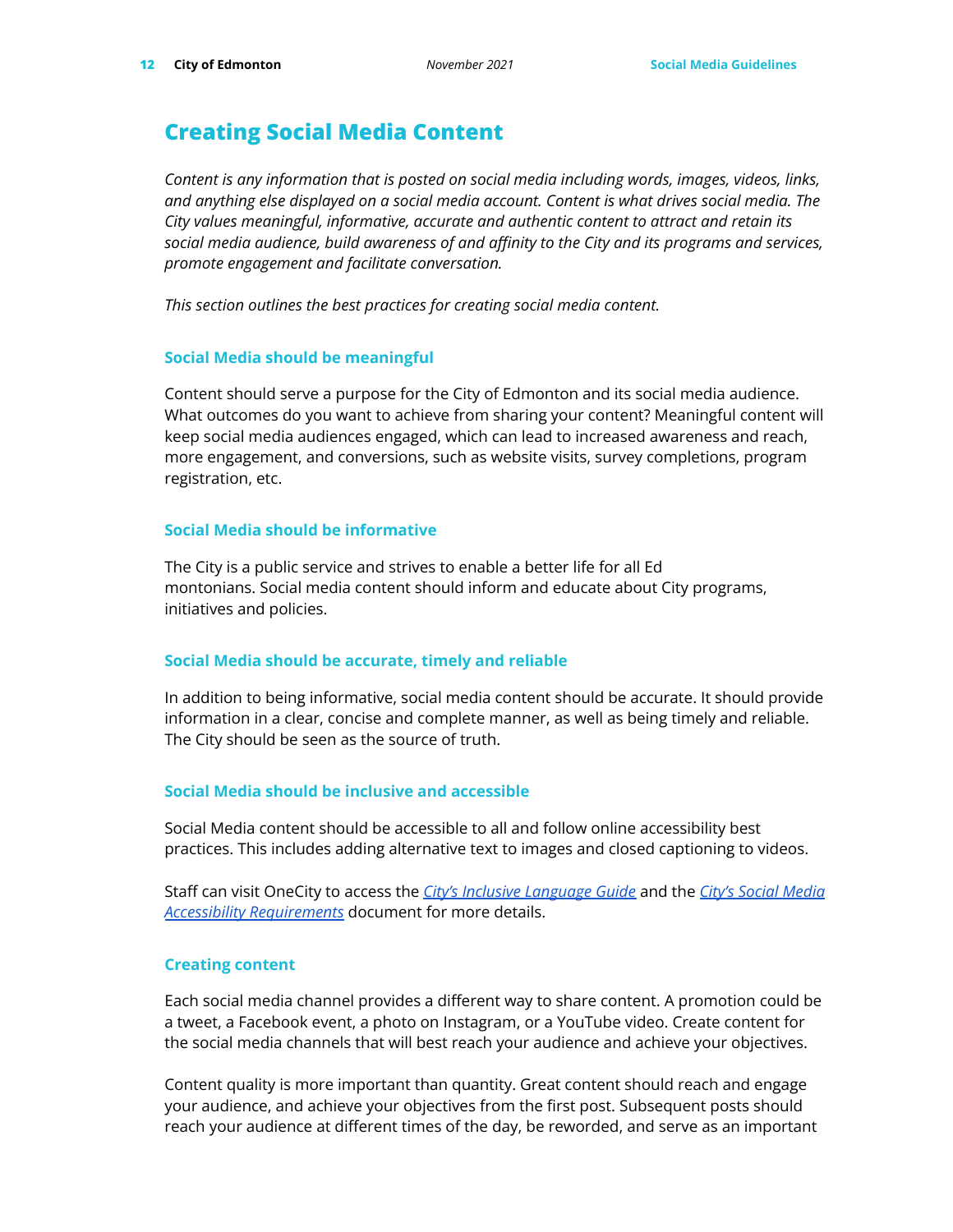reminder of the key message. To get a better idea of how many posts a specific campaign needs, please see the Social Media Request Template [\(Appendix](https://docs.google.com/document/d/1uBBjcK0GLqM-hNhqdXVBRTY9EY4GJBgqWbTYgPhKay0/edit?usp=sharing) III).

## **Submitting content for publishing**

Please use the Social Media Request [Template](https://docs.google.com/document/d/1uBBjcK0GLqM-hNhqdXVBRTY9EY4GJBgqWbTYgPhKay0/edit?usp=sharing) to submit social media content for review and scheduling on the City of Edmonton's main social media channels. Email the completed social media request to MRU at [caerbmediarelationsunit@edmonton.ca.](mailto:caerbmediarelationsunit@edmonton.ca)

If you do not work in Communications and Engagement, send your posts to your Communications Advisor for review and they will forward them to MRU. Requests to post social media content on the City's social media channels should be sent at least two business days before the date they are to be posted.

## **Using graphics and images**

Graphics and images posted on City Social accounts need to follow the City of [Edmonton](https://portal-onecity.edmonton.ca/sites/default/files/box-files/assets/Corporate_Brand_Guidelines.pdf) Corporate Brand [Guidelines](https://portal-onecity.edmonton.ca/sites/default/files/box-files/assets/Corporate_Brand_Guidelines.pdf) (see *Best Practices for Social Media Graphics on Page 39*) and Visual Identity [Standards](https://www.edmonton.ca/city_government/news/visual-identity-standards).

When recognizable people appear in photography and videography to be used in social media posts, the *Freedom of Information and Protection of Privacy Act* requires their written consent. Please ensure a Model Release [Contract](https://portal-onecity.edmonton.ca/assets/CoEModelReleaseContract.pdf?cb=1627591526) is completed when conducting a shoot.

# **Requesting to sharing content**

The focus of the City's social media is on City of Edmonton news, events and activities. Sometimes, we will share information from other organizations, partners and stakeholders. We will share, like, or favourite the social media posts of other organizations, as long as the City is involved and there is space to do so.

Permission is required to share photos owned by people or organizations outside of the City of Edmonton.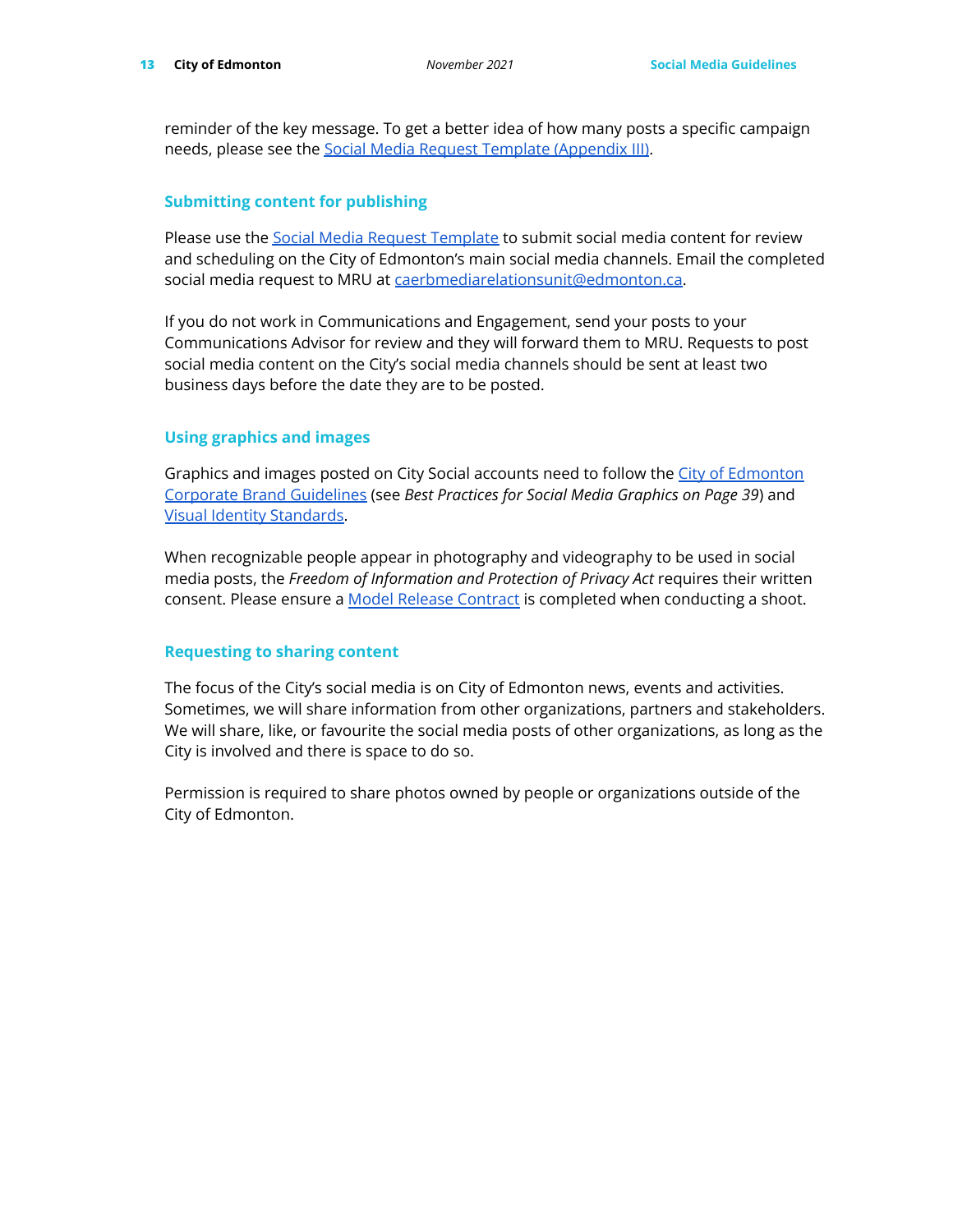# <span id="page-13-0"></span>**Engagement**

Social media exists for content sharing, engagement and conversations. Here are key guidelines to keep in mind when engaging with your followers:

## **Treat everyone with respect and equality**

No matter the comment or quality of conversation, treat everyone with respect. It doesn't matter if you've seen a comment many times before, treat it the same as you would the first time. The public appreciates a response, even if we are unable to give them the exact answer they are looking for.

If a comment or question violates the City's Social Media Terms of Engagement, do not respond to it, instead, we may choose to ignore the comment, hide the comment, delete the comment or report the comment using the social channel's reporting tools. If you require guidance on this subject, please reach out to the Media Relations Unit, [caerbmediarelationsunit@edmonton.ca.](mailto:caerbmediarelationsunit@edmonton.ca)

# **Promote Two-way Conversations**

If you provide opportunities for the public to respond to posts, expect to be involved in some social media conversations. You will gain a better perspective on how the public is responding to certain issues and can use that feedback to alter future campaigns or projects as necessary.

# **Provide Accurate Information**

If you receive a question that you don't know how to answer, don't just guess and post a response. There are subject matter experts throughout the organization who are able to help. It's better to spend extra time researching the right answer instead of immediately posting something that is inaccurate.

# **Be Timely With Your Responses**

There is an expectation from the public that an answer will be provided as quickly as possible on social media. It is important to constantly monitor your account or reply to comments flagged by MRU as quickly as possible, with correct information that can be presented in a polite, respectful way.

# **Tone and language**

Tone should be consistent throughout all social media content published on our social media channels. Language should be clear, concise and consistent. Please refer to the [City's](https://portal-onecity.edmonton.ca/sites/default/files/box-files/assets/Corporate_Brand_Guidelines.pdf) Brand [Guidelines](https://portal-onecity.edmonton.ca/sites/default/files/box-files/assets/Corporate_Brand_Guidelines.pdf) (page 9) for more information on tone and language.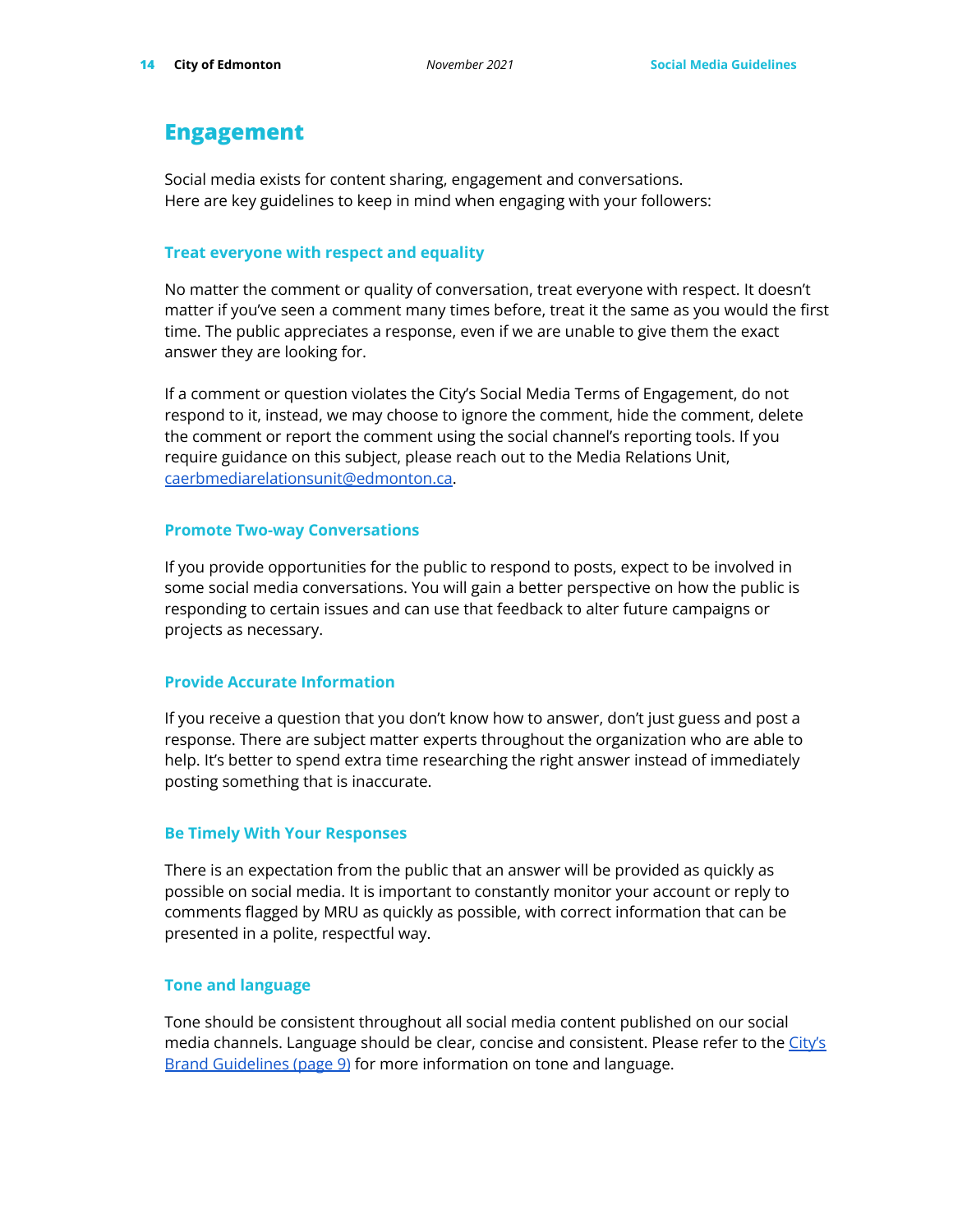## **Everything You Post is Public**

Everything put on social media is public and even direct messages could be seen by other people in the future. People may screenshot posts before they are deleted. Keep this in mind when creating content and answering questions. Do not divulge any confidential information on City social media.

## **Responding to Social Media Comments**

The City strives to address concerns from the public. We respond to general inquiries in a timely manner during business hours using messaging provided by Communications staff or from edmonton.ca and 311 scripts. Inquiries that require additional details or personal information will be replied to, asking them to use our 311 services.

Responding to comments and queries on social media is not always necessary. The [Social](https://docs.google.com/document/d/17L_RzxxaCDQ334z6RLKQRgOmJTssjkg8e42J4DW0k24/edit#heading=h.kg2ibujz3ht1) Media Terms of [Engagement](https://docs.google.com/document/d/17L_RzxxaCDQ334z6RLKQRgOmJTssjkg8e42J4DW0k24/edit#heading=h.kg2ibujz3ht1) detail the types of comments and questions the City responds to.

If a comment or question is posted in response to a social media post you submitted, MRU will flag the comment and send it to you. Please provide a response following the engagement expectations listed above.

You should always have messages in place when creating social media. Great content usually leads to engagement, which means you will receive feedback or questions. Have an answer prepared and you can foster relationships and provide great customer service.

If you manage a City social media site, it is expected that you will respond to comments and questions according to the City's Social Media Terms of [Engagement](https://docs.google.com/document/d/17L_RzxxaCDQ334z6RLKQRgOmJTssjkg8e42J4DW0k24/edit#heading=h.kg2ibujz3ht1).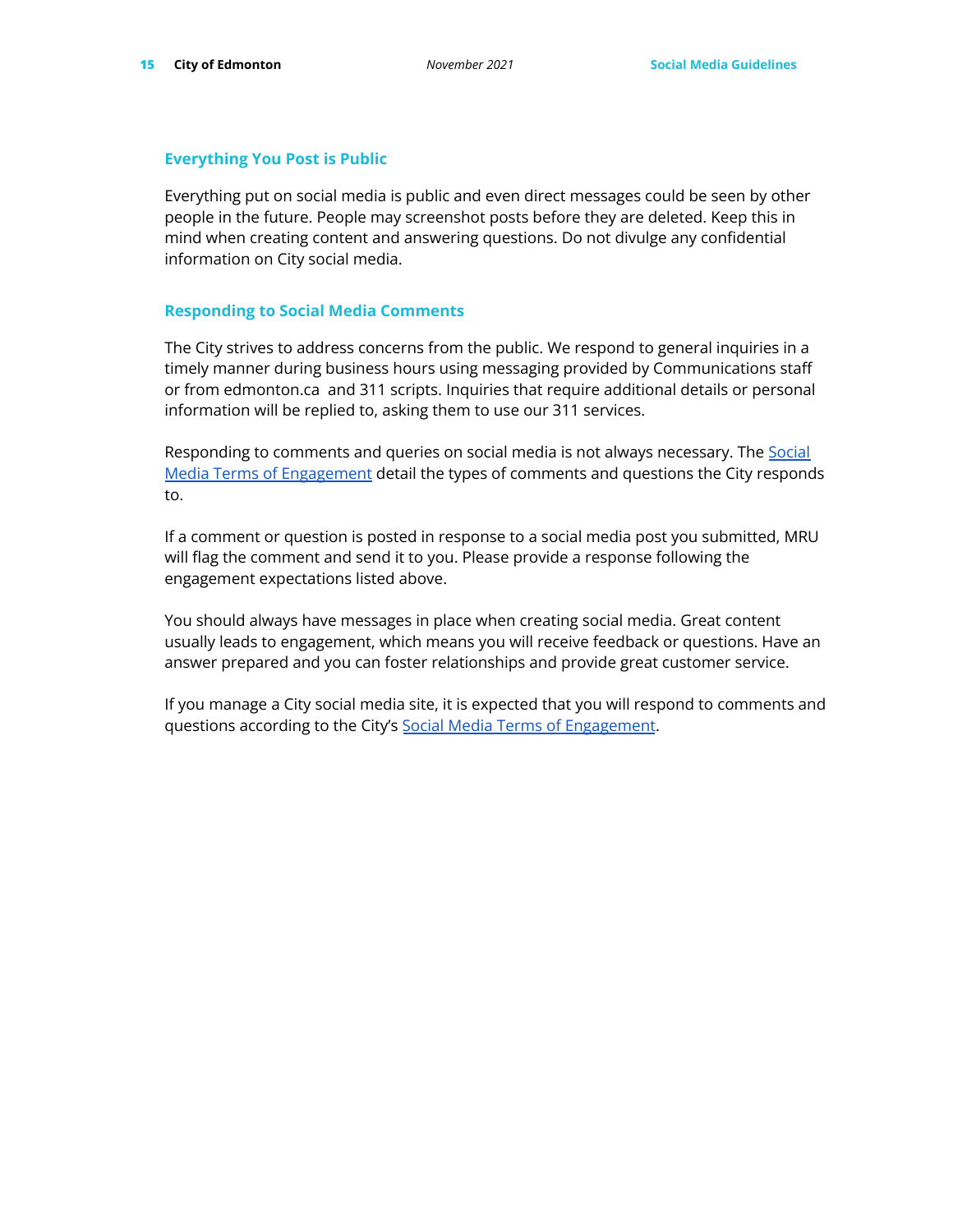# <span id="page-15-0"></span>**Analysis and Reporting**

MRU uses Facebook Insights, Twitter Analytics, Hootsuite Pro and Google Analytics to download data on how City of Edmonton social media content is performing on the main City of Edmonton social media channels.

This data is used in MRU monthly and annual media reports that provide analytics and insights on content posted on the main City social media accounts. The reports are shared widely with employees within the Communications and Engagement department.

MRU can provide reports on social media campaigns that run on the City's main social channels by request, if you are not able to obtain a specific report from your Communications advisor. Reports on paid social media campaigns (paid advertising on social media) need to be requested separately through the City's advertising agency of record. Please request these through your Communications advisor.

Analytics show how posts perform and what resonates with the public. If you manage an account for the City, MRU can provide training to better understand analytics and how they work.

Social media administrators should analyze their account performance to confirm if they are reaching their goals. MRU can provide advice or additional consultation if needed.

# <span id="page-15-1"></span>**Running a Contest on Social Media**

If you plan to run a contest using the City's social media channels, please consult with MRU first. There are limitations to both receiving contest entries and contacting winners on social media.

Things to consider:

- Who is your audience for the contest? Which social channels do they use? Who is eligible to enter?
- What do you want your audience to do to enter the contest?
- Who is monitoring how contest entries are received?
- How long do you want to run the contest?
- What are your contest prizes and the value of those prizes?

Please note, to run a contest on social media, a clear set of Contest Rules & Regulations must be approved by the City's legal team. It is a statutory requirement to give adequate and fair disclosure to potential contest entrants of the contest information. Once the contest rules are prepared, they should be forwarded to the Legal Services Branch with sufficient time for review prior to the planned start of the contest.

For a complete list of contest rules, please see [Appendix](https://docs.google.com/document/d/1VZRynO41G13nGbUoNxIQN43O5bDhC4-kKykho3oYzRE/edit) IV.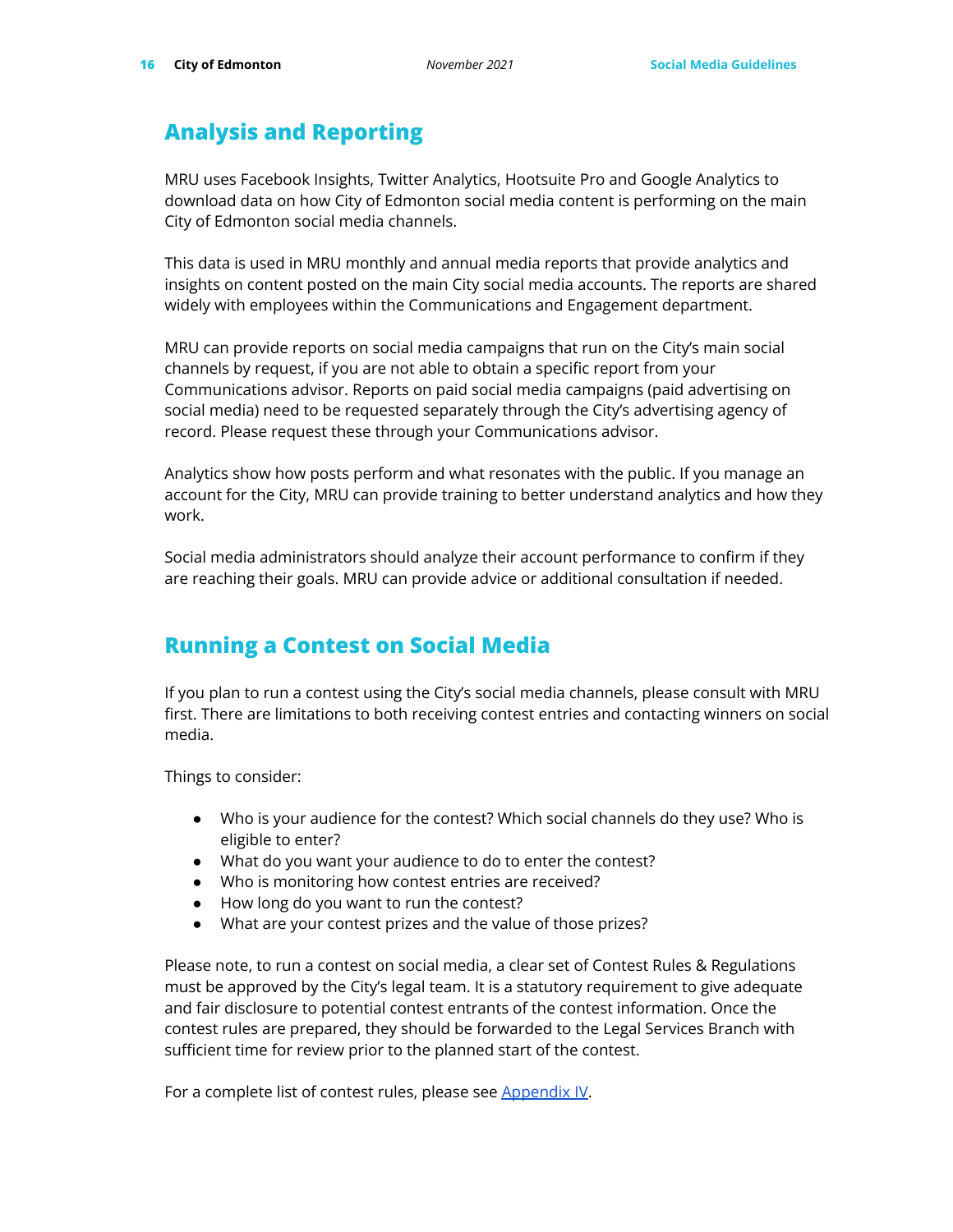# <span id="page-16-0"></span>**Social Media in an Emergency**

One of the greatest assets of social media is being able to share immediate, real-time information with the public. Social media has shown to be an extremely valuable tool during emergency situations where messages need to be sent out to the public as quickly and controlled as possible.

In the event of an emergency and the Emergency Operations Centre is activated, at least one Public Information Officer will be assigned to the EOC. The team member will manage and monitor the main City of Edmonton social media accounts, providing updates on social media that have been approved by the Director at EOC, and coordinating with the Crisis Communications team.

If the emergency situation is escalated, the main City of Edmonton social media accounts will provide appropriate messaging, focusing exclusively on the emergency and the City's response (i.e. all other corporate messaging will be temporarily paused). The public will turn to the City during an emergency and we must be ready to respond as accurately and expediently as possible.

EOC may also be activated for planned events such as Canada Day fireworks. A PIO who is also a member of the Crisis Communications team will always be present to provide citizens with the latest information from emergency and City partners as it becomes available.

# <span id="page-16-1"></span>**Social Media Training**

Social media training is recommended for those who manage City of Edmonton social media accounts to ensure they understand how the City uses social media.

MRU can provide social media training for any City of Edmonton employee. Priority is given to employees who are actively involved in social media for the City.

MRU provides group training sessions and individual coaching, depending on the knowledge and needs of the social media user.

MRU provides training on Twitter, Facebook, Instagram, Hootsuite, YouTube and the Transforming Edmonton Blog. MRU can also provide training on the fundamentals of social media such as creating content, best practices and engagement tips.

For new account administrators, MRU provides training on creating an account and how to manage it effectively.

For more information on social media training please contact the Media Relations Unit at [caerbmediarelationsunit@edmonton.ca.](mailto:caerbmediarelationsunit@edmonton.ca)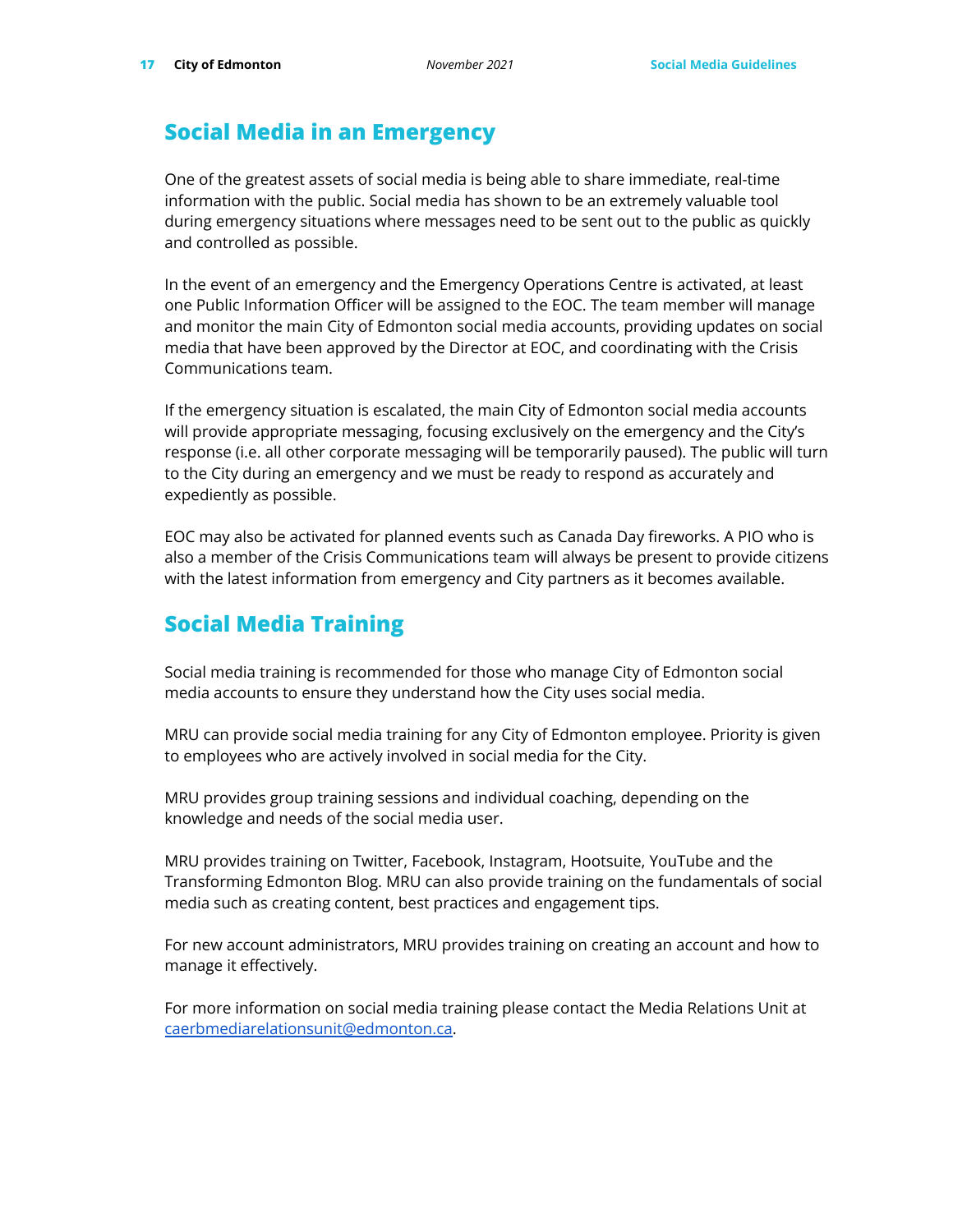# <span id="page-17-0"></span>**Requesting a new City social media account**

On very rare occasions, there may be a strong business case to have a dedicated social media presence for a specific City business area or program. Before a new account can be created, the business unit must confer with the Media Relations Unit and any applicable staff who will be assisting in running a new account and/or channel to confirm if a new social media account is the best solution. If a new account/channel is deemed appropriate, the business case and request will be submitted to the Branch Manager of Reputation and Brand for final approval.

When contemplating a new social media account, a number of factors should be considered. Building an audience on social media takes time and there is an expectation to provide consistent, valuable and interesting content. Managing a social media account takes time and dedication everyday.

# **Questions to Consider:**

## *Are you familiar with Social Media?*

You have to know how to run and maintain your chosen social media channel(s) before you start an account(s). The MRU recommends that social media administrators have experience creating social content and managing social media channels.

## *What is the purpose of this new account?*

What are your intentions in starting a new social media account? If the account is for a one-time event it would be better promoted through other methods.

# *Does your audience use Social Media?*

If and where your audience is online will help to determine if and which social media channels will be most valuable. Find the best channel for your audience.

# *Does the account align with the City's brand and City Plan?*

It is important that what you are trying to achieve aligns with the City's vision, goals and brand. The City's Reputation and Brand team will ensure new social accounts align with the City's corporate brand. Contact [brandteam@edmonton.ca](mailto:brandteam@edmonton.ca) for more information.

# *Do you have the resources to manage the account?*

Most social media accounts will require daily to weekly dedicated time and effort to keep them updated, engaging and running smoothly. If you have someone or a group of people who can devote a day of their week to social media, preferably a bit every day, that is a great start.

# *Can you provide engaging content on a regular basis?*

The ability to run a successful social media account ultimately depends on content. Putting out new posts or updates every day is great, but they must have a purpose and connect with your audience. In order to have a successful social media account your content must be consistent and engaging.

If you can answer all of these questions and feel like you still need a dedicated social media account, please reach out to MRU to discuss the creation of a new social media account and to obtain the necessary approvals.